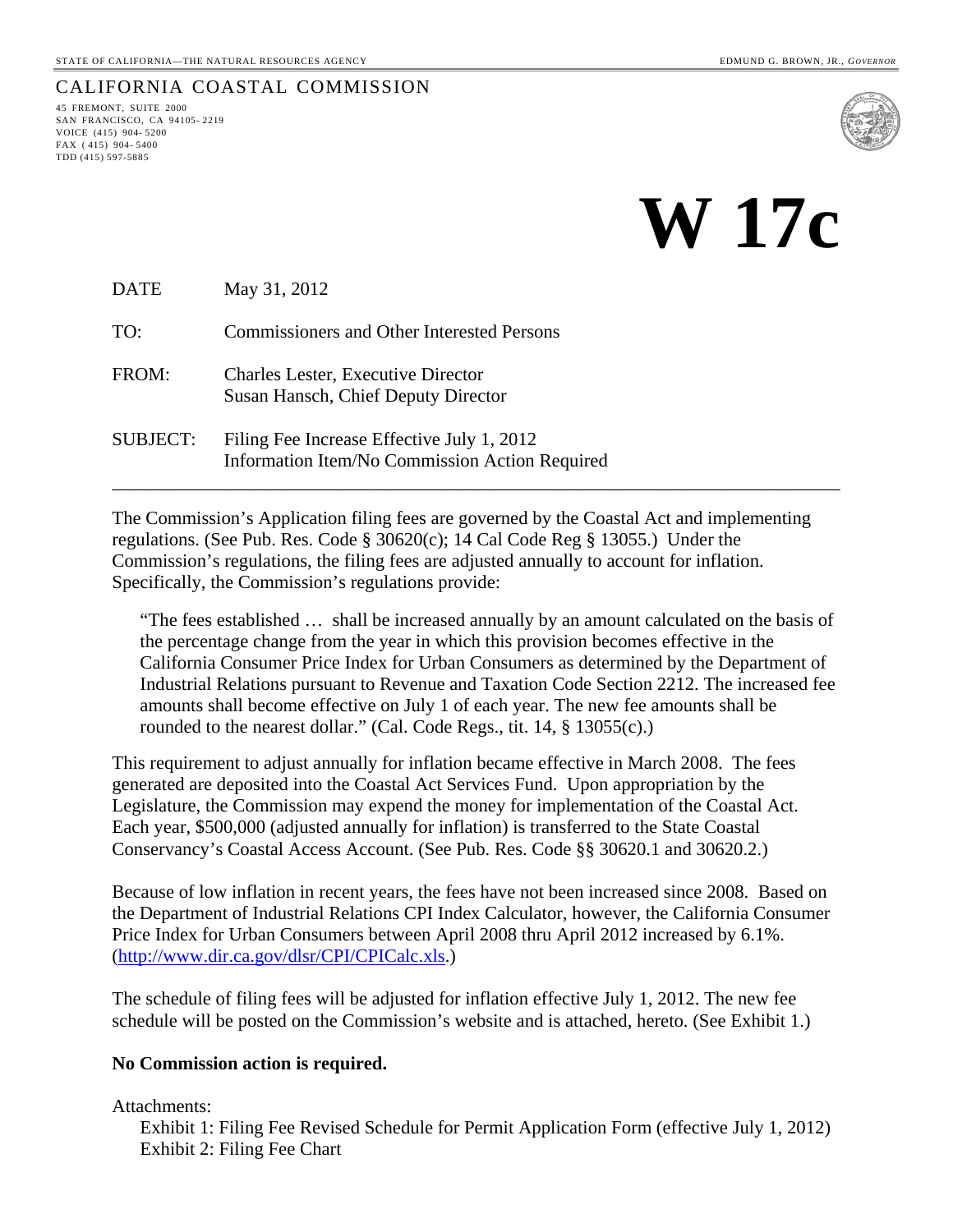#### DRAFT APPENDIX E

### **FILING FEE SCHEDULE**

#### (EFFECTIVE MARCH 17, 2008JULY 1, 2012)

#### **FEES WILL BE ADJUSTED EACH YEAR ON JULY 1, ACCORDING TO THE CALIFORNIA CONSUMER PRICE INDEX**

- $\triangleright$  Pursuant to Government Code section 6103, public entities are exempt from the fees set forth in this schedule.
- $\triangleright$  Permits shall not be issued without full payment for all applicable fees. If overpayment of a fee occurs, a refund will be issued. Fees are assessed at the time of application, based on the project as proposed initially. If the size or scope of a proposed development is amended during the application review process, the fee may be changed. If a permit application is withdrawn, a refund will be due only if no significant staff review time has been expended (e.g., the staff report has not yet been prepared). Denial of a permit application by the Commission is not grounds for a refund.
- $\triangleright$  If different types of development are included on one site under one application, the fee is based on the sum of each fee that would apply if each development were applied for separately, not to exceed \$100,000 for residential development and \$250,000 for all other types of development.
- $\triangleright$  Fees for after-the-fact (ATF) permit applications shall be five times the regular permit application fee unless the Executive Director reduces the fee to no less than two times the regular permit application fee. The Executive Director may reduce the fee if it is determined that either: (1) the ATF application can be processed by staff without significant additional review time (as compared to the time required for the processing of a regular permit,) or (2) the owner did not undertake the development for which the owner is seeking the ATF permit.
- $\triangleright$  In addition to the above fees, the Commission may require the applicant to reimburse it for any additional reasonable expenses incurred in its consideration of the permit application, including the costs of providing public notice.
- $\triangleright$  The Executive Director shall waive the application fee where requested by resolution of the Commission. Fees for green buildings or affordable housing projects may be reduced, pursuant to Section 13055(h) of the Commission's regulations.

#### **EXHIBIT 1**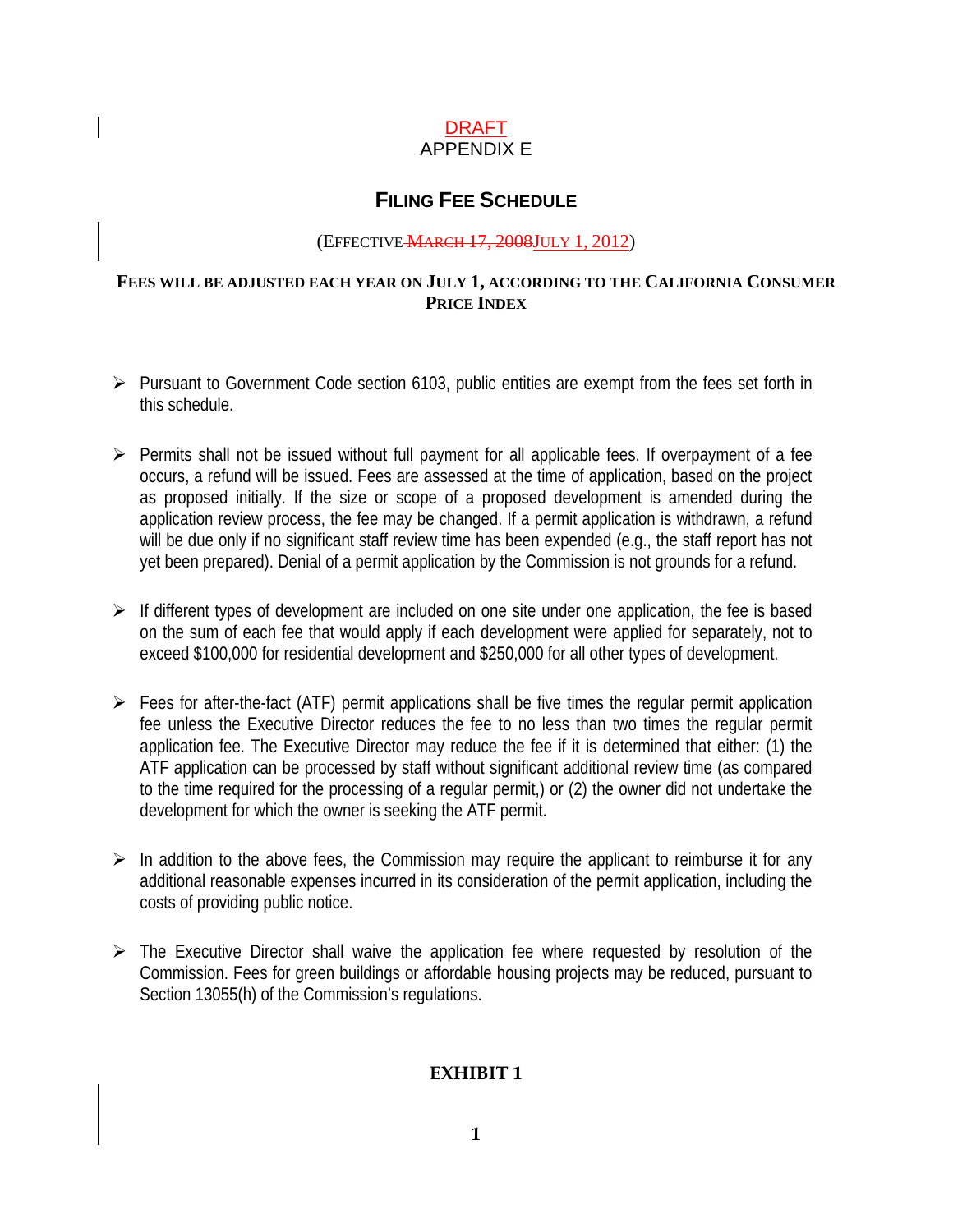<span id="page-2-4"></span>

|    |           | See Section 13055 of the Commission's regulations<br>(California Code of Regulations, Title 14)<br>for full text of the requirements                        |                                                                                                                                                                                                                                                                                                                         |
|----|-----------|-------------------------------------------------------------------------------------------------------------------------------------------------------------|-------------------------------------------------------------------------------------------------------------------------------------------------------------------------------------------------------------------------------------------------------------------------------------------------------------------------|
| I. | A.        | RESIDENTIAL DEVELOPMENT <sup>1</sup><br>Detached residential development<br>Regular calendar for up to 4 detached, single-family dwelling(s) <sup>3,4</sup> | \$500530<br>\$2,5002,6502<br>\$3,0003,180/ea<br>\$4,5004,780/ea<br>\$6,0006,370/ea<br>\$7,5007,960/ea                                                                                                                                                                                                                   |
|    |           | Regular calendar for more than 4 detached, single-family dwellings <sup>3,4</sup>                                                                           | 15,000 or \$1,000<br>\$<br>15,920 or 1,060/ea <sup>5</sup><br>whichever is greater<br>$$22,500$ or<br>\$1,50023,870 or<br>1,590/ea <sup>5</sup><br>$$30,000$ or \$2,000<br>31,830 or 2,120/ea <sup>5</sup><br>whichever is greater<br>$$37,500$ or<br>\$2,50038,790 or<br>2,650/ea <sup>5</sup> whichever is<br>greater |
|    | <b>B.</b> | Attached residential development                                                                                                                            | \$7,5007,960<br>\$10,000 or \$75010,610<br>or 800/ea <sup>6</sup> whichever is<br>greater                                                                                                                                                                                                                               |

<span id="page-2-6"></span> $\overline{a}$ 

<span id="page-2-7"></span><span id="page-2-0"></span> $1$  Additional fee for grading applies. (See Section III.A of this fee schedule.)

<span id="page-2-1"></span><sup>&</sup>lt;sup>2</sup> Additional fee will apply if the project is removed from the Administrative Calendar and rescheduled on the Regular Calendar.<br><sup>3</sup> "Square footage" includes gross internal floor space of main house and attached garage(

<span id="page-2-2"></span>guest houses, detached bedrooms, in-law units, garages, barns, art studios, tool sheds, and other outbuildings).<br>For developments that include residences of different sizes, the fee shall be based upon the average square f

<span id="page-2-3"></span>residences.

<span id="page-2-5"></span> $<sup>5</sup>$  Not to exceed \$100,000.</sup>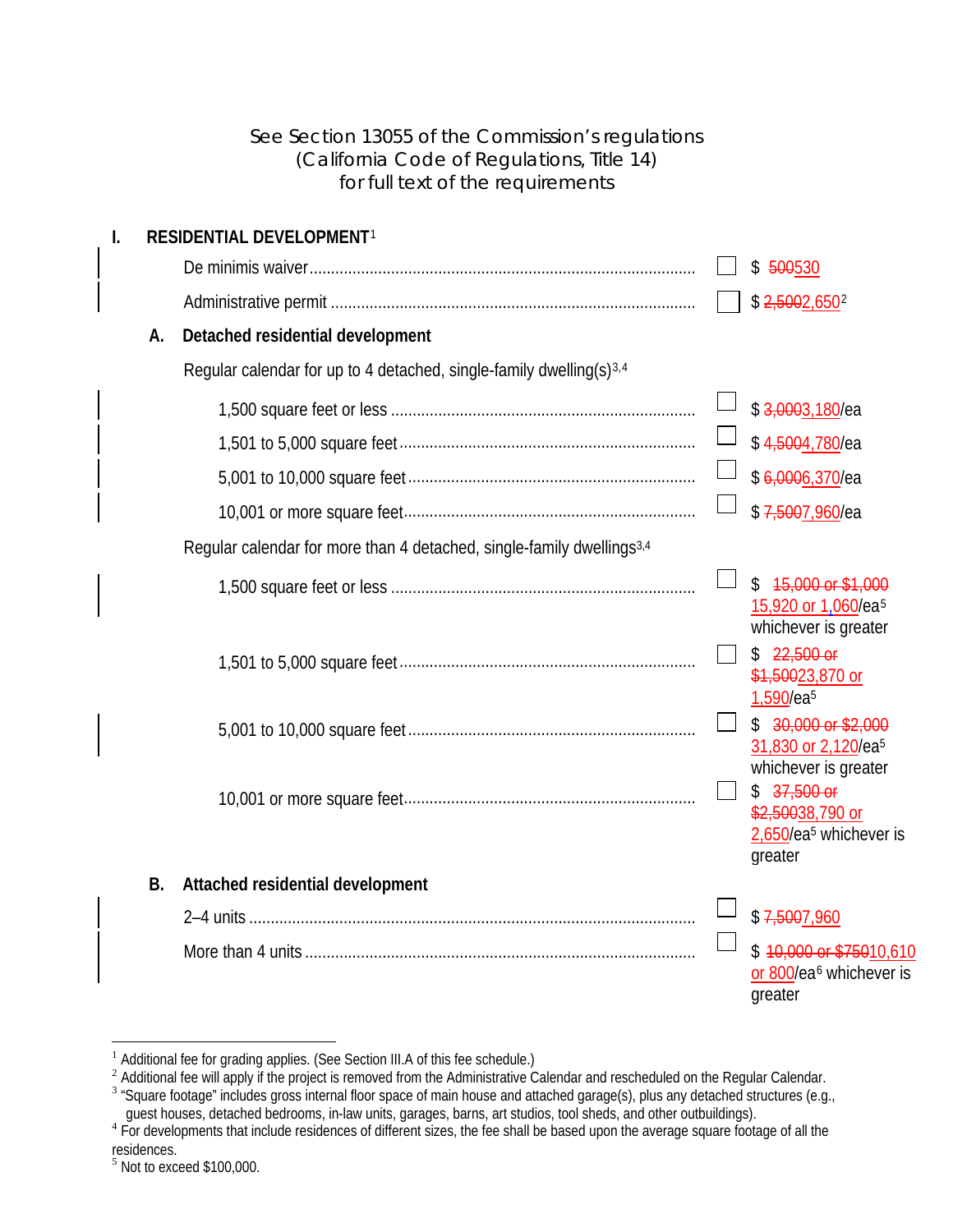#### **C. Additions or improvements**

If **not** a waiver or an amendment to a previous coastal development permit, the fee is assessed according to the schedule in A. above (i.e., based on the calendar and/or size of the addition, plus the grading fee, if applicable).

If handled as an amendment to a previous coastal development permit, see Amendments (in Section III.F).

#### **II. OFFICE, COMMERCIAL, CONVENTION, INDUSTRIAL (INCLUDING ENERGY FACILITIES), AND OTHER DEVELOPMENT NOT OTHERWISE IDENTIFIED IN THIS SECTION**[7,](#page-3-0)[8,](#page-3-1)[9](#page-3-2)

|           | 88908 on 0.000 oquaro roomgo            |                          |
|-----------|-----------------------------------------|--------------------------|
|           |                                         | \$5,0005,310             |
|           |                                         | \$10,00010,610           |
|           |                                         | \$15,00015,920           |
|           |                                         | \$20,00021,200           |
|           |                                         | \$30,00031,830           |
|           |                                         | \$50,00053,050           |
| <b>B.</b> | Based on Development Cost <sup>10</sup> |                          |
|           |                                         | $$ \frac{3,0003,180}{ }$ |
|           |                                         | \$6,0006,370             |
|           |                                         | \$10,00010,610           |
|           |                                         | \$20,00021,220           |
|           |                                         | \$25,00026,530           |
|           |                                         | \$30,00031,830           |
|           |                                         | \$50,00053,050           |
|           |                                         | \$400,000110,100         |
|           |                                         | \$250,000265,250         |
|           |                                         |                          |

#### **A. Based on Gross Square Footage**

 $6$  Not to exceed \$50,000.

<span id="page-3-1"></span><span id="page-3-0"></span>The fee shall be based on either the gross square footage or the development cost, whichever is greater.<br><sup>8</sup> Additional fee for grading applies. (See section III.A of this schedule).

<span id="page-3-2"></span><sup>&</sup>lt;sup>9</sup> Pursuant to section 13055(a)(5) of the Commission's regulations, this category includes all development not otherwise identified in this section, such as seawalls, docks and water wells.

<span id="page-3-3"></span><sup>&</sup>lt;sup>10</sup> Development cost includes all expenditures, including the cost for planning, engineering, architectural, and other services, made or to be made for designing the project plus the estimated cost of construction of all aspects of the project both inside and outside the Commission's jurisdiction.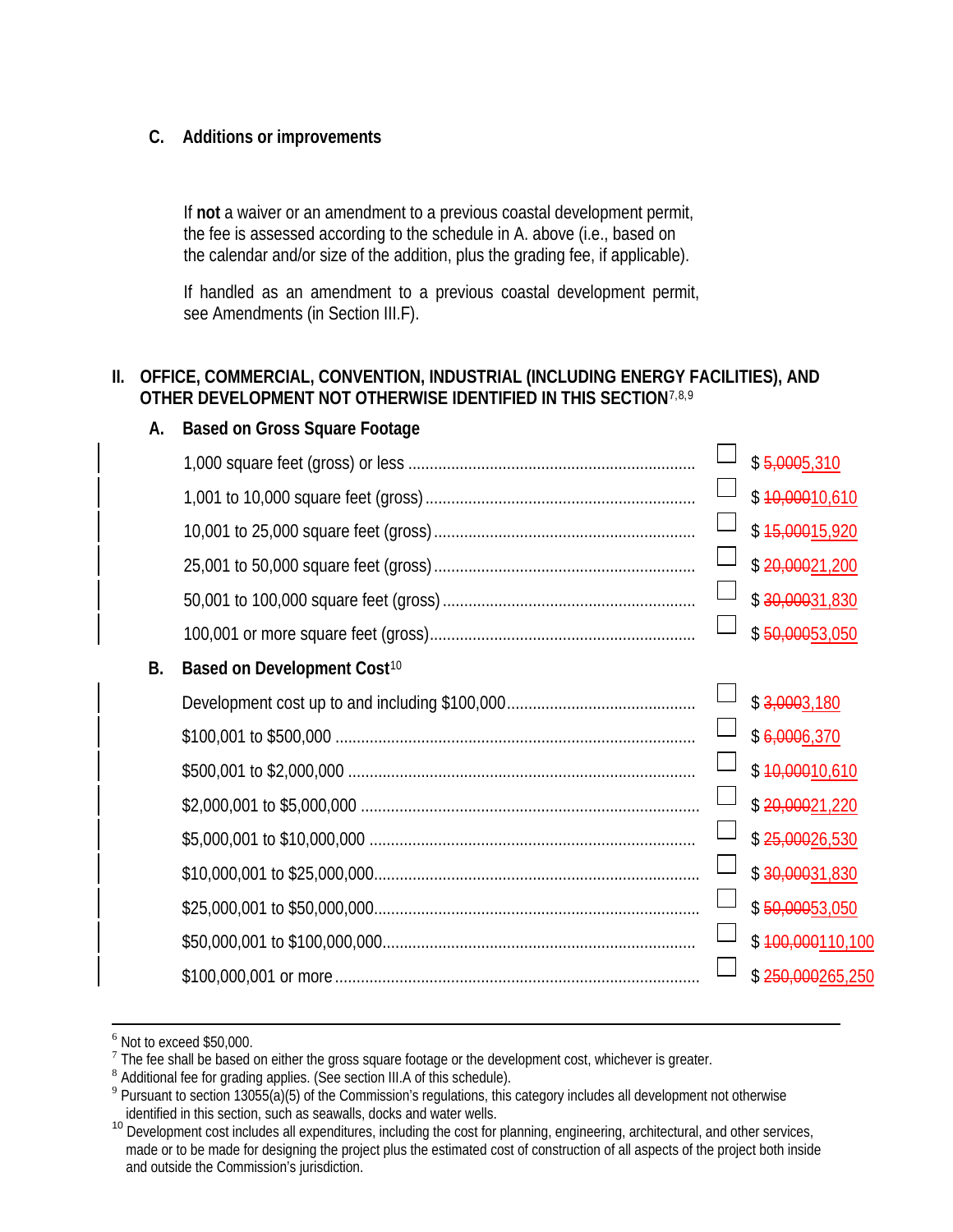#### **III. OTHER FEES**

| А. | Grading <sup>11</sup>                                                                      |                             |                                                                  |
|----|--------------------------------------------------------------------------------------------|-----------------------------|------------------------------------------------------------------|
|    |                                                                                            |                             | \$<br>0                                                          |
|    |                                                                                            |                             | \$500530                                                         |
|    |                                                                                            |                             | \$1,0001,060                                                     |
|    |                                                                                            |                             | \$2,0002,120                                                     |
|    |                                                                                            |                             | $$ \frac{3,0003,180}{ }$                                         |
|    |                                                                                            |                             | \$5,0005,310                                                     |
|    |                                                                                            |                             | \$10,00010,610                                                   |
| В. |                                                                                            |                             | $$ \frac{3,0003,180}{ }$                                         |
| C. | Subdivision <sup>13</sup>                                                                  |                             |                                                                  |
|    |                                                                                            |                             | \$3,0003,180/ea                                                  |
|    |                                                                                            |                             | 12,000 plus \$1,000<br>12,730 plus 1,060 for<br>each lot above 4 |
| D. |                                                                                            |                             | \$2,5002,65014                                                   |
| Е. |                                                                                            |                             | \$1,0001,06015                                                   |
| F. | Amendment                                                                                  |                             |                                                                  |
|    |                                                                                            |                             | \$1,0001,060                                                     |
|    |                                                                                            | $\mathcal{L}_{\mathcal{A}}$ | \$                                                               |
|    | permit if it were submitted today]                                                         |                             | (calculate fee)                                                  |
| G. | Temporary event which requires a permit pursuant to Public Resources Code section 30610(i) |                             |                                                                  |
|    |                                                                                            |                             | \$1,0001,060                                                     |
|    |                                                                                            |                             | \$2,5002,650                                                     |
| Н. | Extension <sup>16</sup> and Reconsideration                                                |                             |                                                                  |
|    |                                                                                            |                             | \$500530                                                         |
|    |                                                                                            |                             | \$1,0001,060                                                     |

 $\overline{a}$ 

<span id="page-4-1"></span><span id="page-4-0"></span>

<sup>&</sup>lt;sup>11</sup> The fee for grading is based on the cubic yards of cut, plus the cubic yards of fill.<br><sup>12</sup> A lot line adjustment is between adjoining parcels where the land taken from one parcel is added to an adjoining parcel, and

<span id="page-4-4"></span><span id="page-4-3"></span><span id="page-4-2"></span><sup>&</sup>lt;sup>14</sup> Additional fee will apply if the project is removed from the Administrative Calendar and rescheduled on the Regular Calendar.<br><sup>15</sup> The emergency application fee is credited toward the follow-up permit application fee.

<span id="page-4-5"></span><sup>&</sup>lt;sup>16</sup> If permit extension is objected to by the Commission and the application is set for a new hearing, then a new application fee is required, based on type of development and/or applicable calendar.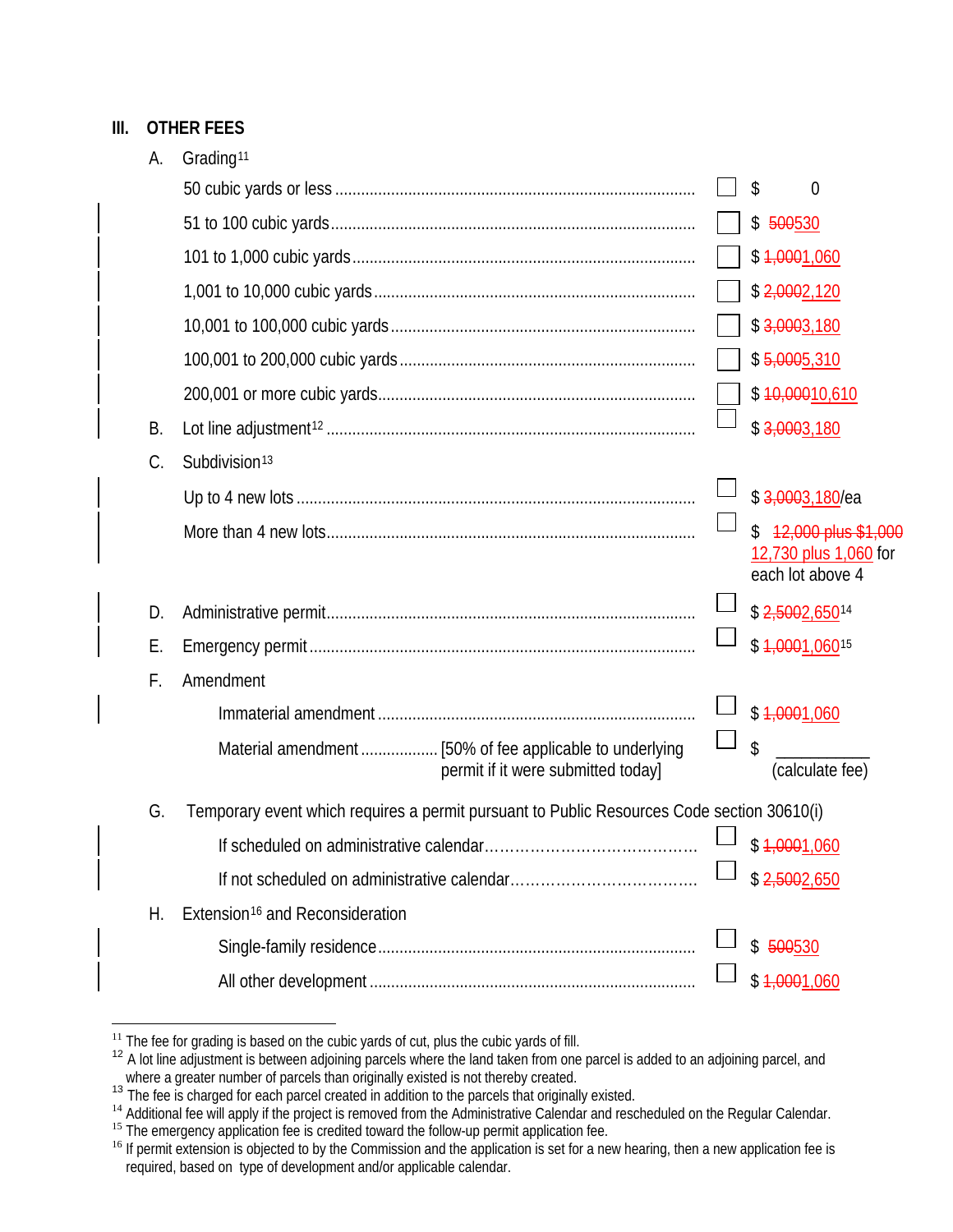|                  | Request for continuance                                                                                                                 |                         |
|------------------|-----------------------------------------------------------------------------------------------------------------------------------------|-------------------------|
|                  |                                                                                                                                         | No charge               |
|                  | Each subsequent request                                                                                                                 | \$1,0001,060            |
|                  |                                                                                                                                         | $\mathcal{S}$<br>500530 |
| К.               | Federal Consistency Certification <sup>17</sup><br>[The fee is assessed according to sections I, II, and III, above]                    | \$                      |
|                  | Appeal of a denial of a permit by a local government <sup>18</sup><br>[The fee is assessed according to sections I, II, and III, above] | \$                      |
| M.               |                                                                                                                                         | \$                      |
| N.               |                                                                                                                                         | $\mathcal{L}$<br>250270 |
| $\left( \right)$ |                                                                                                                                         |                         |
|                  |                                                                                                                                         |                         |

#### **TOTAL SUBMITTED \$**

<span id="page-5-0"></span> $\overline{a}$ <sup>17</sup> Fees for federal consistency items will be assessed now that the Commission has received approval from NOAA to amend the

<span id="page-5-1"></span>California Coastal Management Program.<br><sup>18</sup> Pursuant to Public Resources Code section 30602 or 30603(a)(5).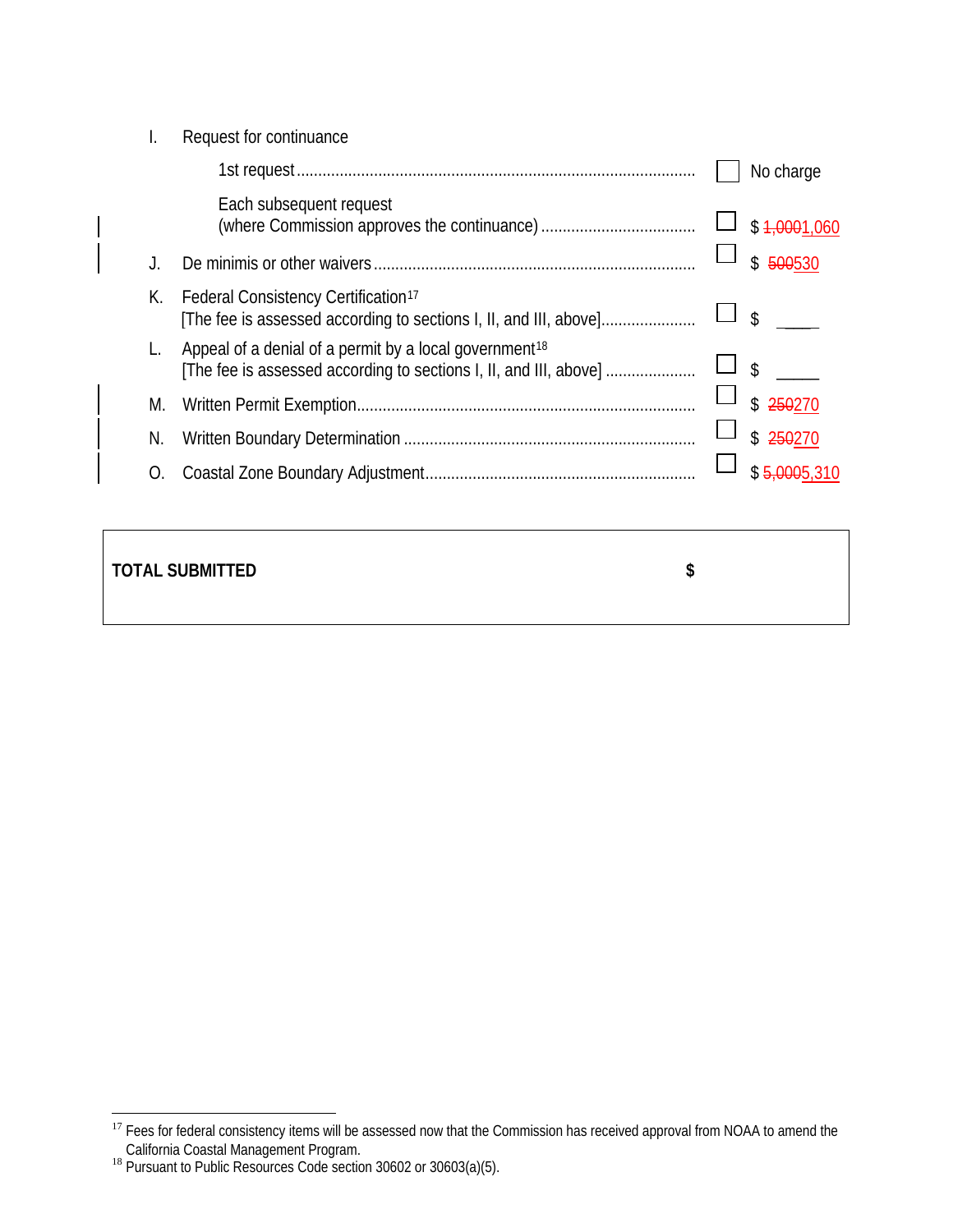| DATE:                                                                                                                      |  |  |  |  |  |
|----------------------------------------------------------------------------------------------------------------------------|--|--|--|--|--|
|                                                                                                                            |  |  |  |  |  |
| $\Box$ No. Why?<br>Applicant did not fill out form,<br>thus staff has marked the form<br>to compute the fee, and applicant |  |  |  |  |  |
|                                                                                                                            |  |  |  |  |  |
|                                                                                                                            |  |  |  |  |  |
|                                                                                                                            |  |  |  |  |  |
| <b>REMINDER: RECORD FEE PAYMENT IN PERMIT LOG</b>                                                                          |  |  |  |  |  |
| Date:                                                                                                                      |  |  |  |  |  |
|                                                                                                                            |  |  |  |  |  |

## **TO BE COMPLETED BY STAFF**